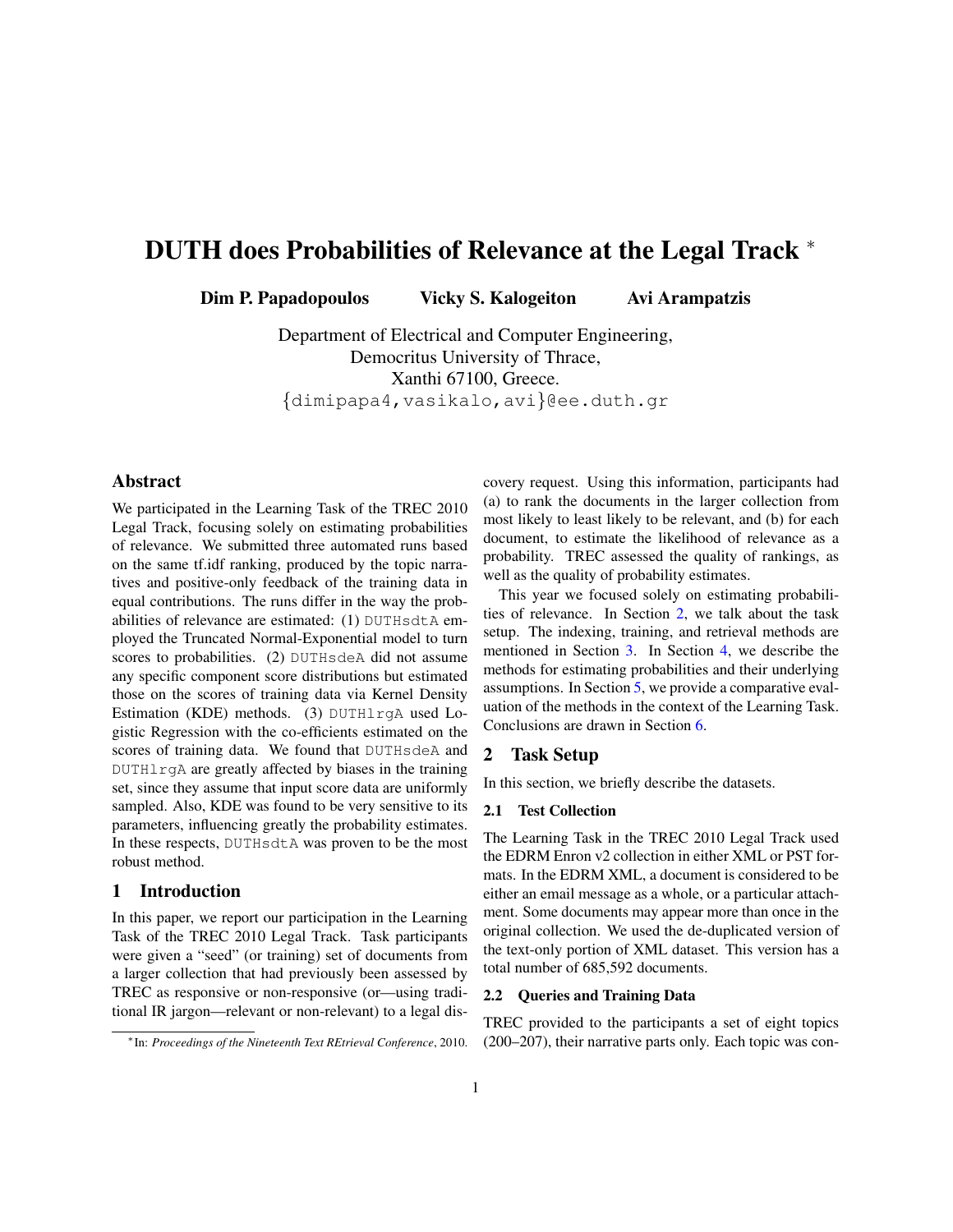sidered as an independent query. Also, as already mentioned, TREC provided a training set of documents that had previously been assessed as relevant or non-relevant. The numbers of relevant and non-relevant documents per topic are given in Table [1.](#page-1-2)

<span id="page-1-2"></span>Table 1: Original/given seed set

| Topic | Relevant | Non-relevant |
|-------|----------|--------------|
| 200   | 230      | 620          |
| 201   | 168      | 523          |
| 202   | 1006     | 403          |
| 203   | 67       | 892          |
| 204   | 59       | 1132         |
| 205   | 333      | 1506         |
| 206   | 19       | 336          |
| 207   | 80       | 511          |

During the Track, conflicting relevance judgments were discovered for some documents which appeared both as relevant and non-relevant. TREC did not provide any guideline on how to deal with those, so we decided to take them as relevant. Thus, our numbers of training documents were effectively those in Table [2.](#page-1-3)

<span id="page-1-3"></span>Table 2: Effective seed set

| Topic | Relevant | Non-relevant |
|-------|----------|--------------|
| 200   | 230      | 596          |
| 201   | 168      | 520          |
| 202   | 994      | 396          |
| 203   | 67       | 876          |
| 204   | 59       | 1122         |
| 205   | 333      | 1496         |
| 206   | 19       | 323          |
| 207   | 80       | 492          |

We note here that the given set of training data may be biased in unknown ways; this seems to have affected two of our three runs, as we will later see. Usually, such training sets are build by the taking the union of top-ranked documents retrieved by several systems (i.e. known as *pooling*), assessed in previous experiments; they are certainly not uniform samples of the whole collection.

# <span id="page-1-0"></span>3 Indexing and Retrieval

The EDRM Enron v2 collection was indexed with the Lemur Toolkit V4.11 and Indri V2.11, using the default settings that come with these versions, except that we enabled the Krovetz stemmer.<sup>1</sup> For the official runs, we used the tf.idf retrieval model.

In order to utilize the training set, we used the relevance feedback option in Lemur. All the feedback algorithms currently in Lemur assume that all entries in a judgment file are relevant documents, so we had to remove all the entries of judged non-relevant documents. We used the feedback model as well as the initial query (feedback-PosCoef=1), equally weighted. We added 64 terms to the initial query (feedbackTermCount=64).

## <span id="page-1-1"></span>4 Estimating Probabilities of Relevance

We investigated three methods for estimating the probabilities of relevance; the methods are based solely on document scores. The first method can be applied with or without training data, while the other two need training data. All methods are fully automated, i.e. they do not need any human intervention.

#### 4.1 The SD Method with Theoretical Distributions

Under the assumption of binary relevance, classic attempts model score distributions (SDs)—on a per-request basis—as a mixture of two SDs: one for relevant  $P(s|1)$ and the other for non-relevant document scores  $P(s|0)$ . Given the two component SDs and their mix weight  $G$ , the probability of relevance of a document given its score s can be calculated straightforwardly  $[4, 7]$  $[4, 7]$  $[4, 7]$ :

<span id="page-1-4"></span>
$$
P(1|s) = \frac{GP(s|1)}{GP(s|1) + (1 - G)P(s|0)}\tag{1}
$$

Various combinations of *theoretical* distributions have been proposed for modeling  $P(s|1)$  and  $P(s|0)$  since the early years of IR; for a recent review of the proposed combinations, we refer the reader to [\[3\]](#page-5-3). We settled for employing the latest, improved normal-exponential model which uses truncated versions of the component densities trying to deal with some of the shortcomings of the original model [\[2\]](#page-5-4). The last two mentioned studies suggest that normal component for relevant fits best to (a) vector

<sup>1</sup><http://www.lemurproject.org>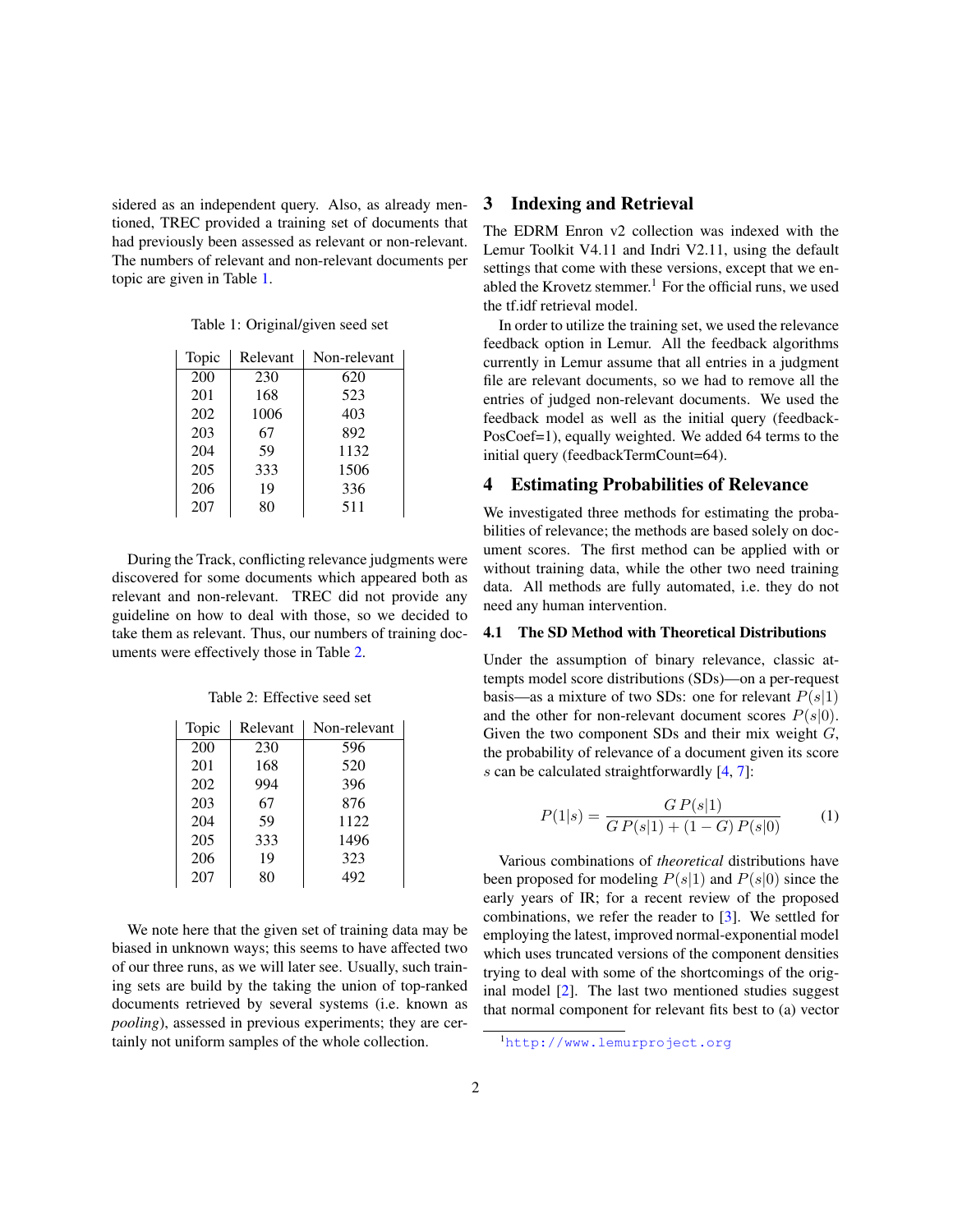space or geometrical retrieval models, (b) scoring functions in the form of linear combination of document term weights, and (c) long queries. The exponential fits best on the top-end of the non-relevant scores.

Throughout the rest of the paper, we refer to this method as SDT, i.e. Score-Distributional with Theoretical distributions, irrespective of the component choices; our officially-submitted run with normal-exponential is tagged as DUTHsdtA. The underlying assumption of SDT is not only that a chosen pair of theoretical distributions provides a good fit to observed SDs of the retrieval model at hand, but also that the components indeed represent binary relevance and not some arbitrary effect. Furthermore, the non-relevant component we chose applies to the top-end of scores, leaving us with no  $P(1|s)$  estimates for lower scores. However, the method provides an estimate of the number of relevant documents below the truncation, and using this we simply set  $P(1|s)$  uniformly to that estimate divided by the number of documents below the truncation. In summary, there are 4 parameters to estimate: the mean and variance of the normal, the mean of the exponential, and the mix weight  $G$ . This can be done with or without training data.

We recovered the parameters of the component distributions and the mix weight with Expectation Maximization (EM) [\[8\]](#page-5-5) without using the training data. Specifically, we applied the method as described in [\[2\]](#page-5-4), using the Technical Truncation model, with the following differences: (1) We truncated the rankings at the top 2% of the corpus (i.e. 13,712 documents) in order to achieve better exponential fits; not having an estimate of the average query generality, this was an arbitrary choice. (2) We did a minimum of 8 and a maximum of 64 EM runs, with a cap at 32 iterations per run; thus we used lower values which exchange accuracy for speed. (3) In calculating the  $\chi^2$  of the fits, score data were binned into a minimum of 8 to a maximum of 32 bins. (4) We rejected fits with an expected relevant score lower than the expected nonrelevant score in the truncated rankings; this is reasoned in [\[1\]](#page-5-6) as a condition for improving parameter estimation.

An important disadvantage of the currently used parameter estimation method is that it is not using the available training data. Although EM can be modified to do that, it is currently unclear to us how to do it with data of unknown biases.

#### 4.2 The SD Method with Empirical Distributions

We experimented with a new score-distributional method which needs training data. The advantage of this method is that it does not assume any specific theoretical distributions, and it is capable of approximating unknown distributions. The components are deduced, one at a time, with Kernel Density Estimation (KDE) methods [\[9\]](#page-5-7) from the corresponding scores of the training documents. The mix weight may be estimated from or without training data.

Throughout this paper, we refer to this method as SDE, i.e. Score-Distributional with Empirical distributions; our officially-submitted run is DUTHsdeA. A disadvantage of the method is that KDE needs some score data per component, which in general may not be available. Also, depending on the shapes of the estimated densities and the mix weight, SDE may not result to a monotonic transformation of scores to probabilities. This implies that rankings are sub-optimal and that they can be improved by simply re-ranking them in a descending order of the estimated probabilities. Rather than reversing the rankings, randomizing the 'offending' score ranges could also be effective. However, we did something rougher: we forced a monotonic decline of the probability of relevance in rankings by setting it to the minimum value previously seen as we go down a ranking.

Kernel density estimation (KDE) is a non-parametric way of estimating the probability density function of a random variable; it is a fundamental data-smoothing problem, where inferences about the population are made based on a finite data sample. We used a Gaussian kernel and a bandwidth of  $\sigma/5$ , where  $\sigma$  is the standard deviation of a 2% uniform score sample of a query's results (i.e. approximately 13,712 scores—we down-sampled for speed). The bandwidth is a free parameter which exhibits a strong influence on the resulting estimate.

Using EM, we only recovered the mix weight  $G$  of the two distributions on the whole score range. Again, for efficiency reasons, we run EM on a 2% uniform sample from the total distribution and not the whole collection. As theoretical component distributions in EM, we plugged in the KDEs of relevant and non-relevant. The function that provides the probability of relevance is again Equation [1.](#page-1-4)

Finally, it should be mentioned that the method assumes that the training data are a uniform sample of the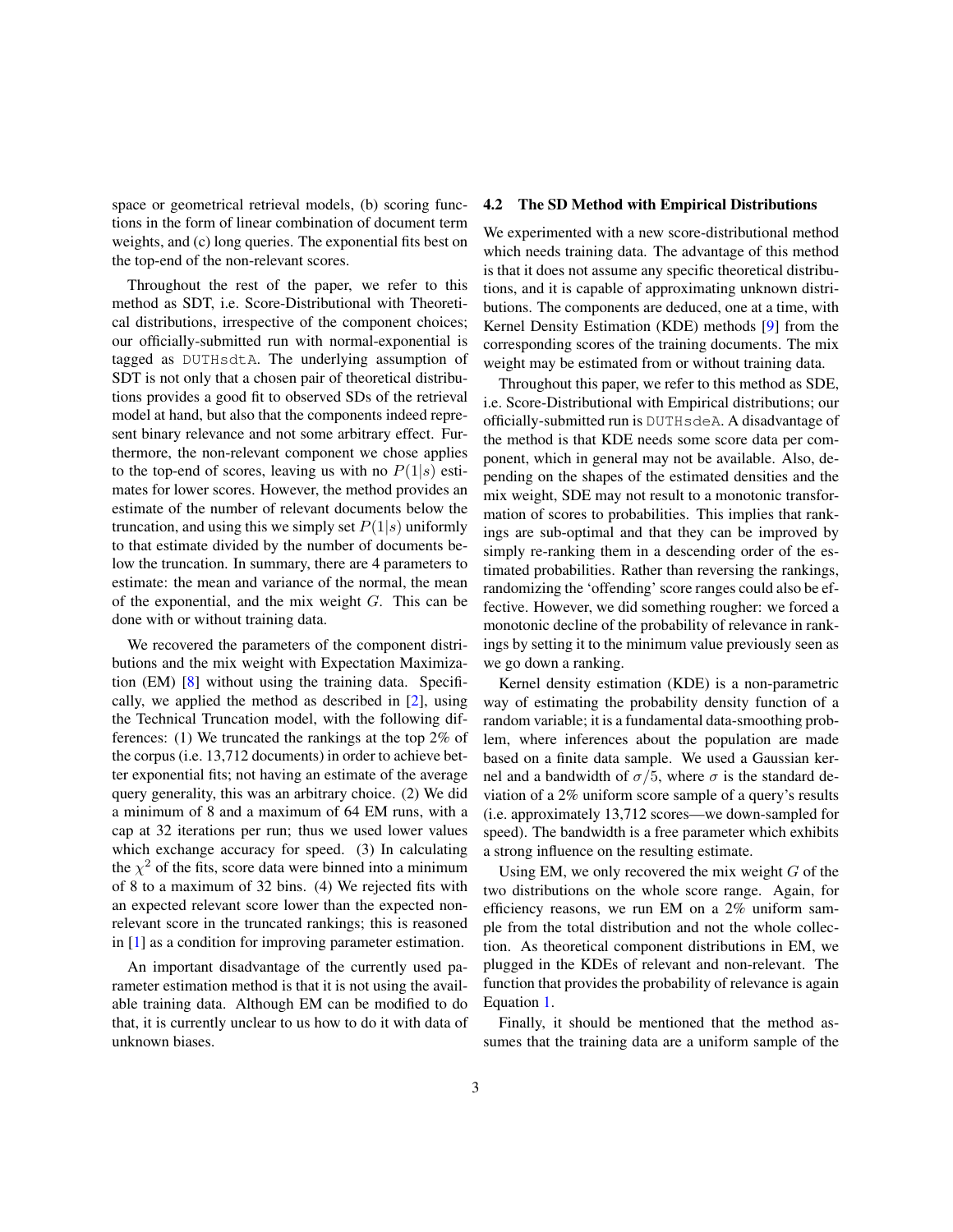collection, so that the score densities estimated with KDE are representative.

#### 4.3 Logistic Regression

Without recovering the component distributions, we mapped scores to probabilities directly by using the standard method of Logistic Regression [\[5\]](#page-5-8) on the scores of the seed set. We refer to this method as LRG, and our officially-submitted run is DUTHlrgA.

This approach is non-parametric—that is, it is not dependent on any assumptions about or analysis of score distributions. However, it is not applicable if there are no training data, and the coefficients estimated depend heavily on the choice of the training sample  $[6]$ .

Logistic regression has two coefficients,  $\beta_1$  and  $\beta_2$ . In order to recover them we used once more the training data. We applied the Newton-Raphson algorithm to calculate maximum likelihood estimates of a simple logistic regression, using the training data as input. In the end, each score s was mapped to a probability of relevance according to:

$$
P(1|s) = \frac{\exp(\beta_1 + \beta_2 s)}{1 + \exp(\beta_1 + \beta_2 s)}
$$
(2)

An obvious problem of the method is that the training data counts are not representative of the relative density of relevant to non-relevant in the collection. In order to compensate for this, trying to remove some of the bias, we assumed an extra 100,000 non-relevant documents scoring at 0 during the estimation of the co-efficients.

Logistic regression predicts the probability of occurrence of an event by fitting a logistic curve to the data. But, this curve is defined on the whole real axis. So, the tf.idf model used may not be appropriate, and maybe it would have been better to apply the method on OKAPI scores since OKAPI scores fall on the whole real axis and not only to the positive one.

#### <span id="page-3-0"></span>5 Experiments

First, in Table [3,](#page-4-0) we investigate the quality of our ranking. Note that we used the same ranking for all three submitted runs. The hypothetical F1 is a measure of the quality of the ranking, independent of the submitted probability estimates. It is the F1 that would have been achieved, had the best cutoff been chosen for the ranking.

We are above median only in 205, which is also very close to the best result from all participating systems. We are at the median in 200 and 203. We are below the median in the rest 5 topics, but nowhere the worst. A hypothetical system with median performance in all topics would have achieved an average hypothetical F1 of 21.86; the quality of our ranking is close to this. All in all, we consider our ranking quality to be median, i.e. a good representative of all participating rankings.

In Table [4,](#page-4-1) we investigate the quality of the  $R$  estimates for all three methods. While, in principle,  $R$  can be estimated in a way that is independent of the quality of the underlying ranking, some estimation methods may be influenced by the ranking quality. For example, sdt is known to perform better on good quality queries or results [\[3\]](#page-5-3).

For lrg, half the topics are above median, and the other half are below; 203 has the best  $R$  estimate of all participating runs. Its average accuracy is above this of the hypothetical median system, thus, we can say that lrg performs better than median. The sde method fails with all topics performing below the median, and 3 of them have the worst submitted accuracy in estimated R. The sdt method shows a great variance in its effectiveness: while it works great for some topics (best estimates in 204 and 206), it performs below the median in others; 207 is nearly the worst. Overall, the average  $R$  accuracy of sdt is above this of the hypothetical median system. It is worth mentioning that the best two  $R$  estimates are on the topics with the worst ranking quality compared to the other topics in our ranking.

In Table [5,](#page-4-2) we investigate the  $%$  accuracy of the F1 estimate. F1 is the score that would have been achieved if the estimates had been relied on selecting the cutoff. Using the same way of analysis as for the first table, we can deduce that our three methods present worse results that a median system for the accuracy of the F1 estimates. So, we have a kind of good  $R$  estimates for lrg and sdt, but they don't translate to good F1 estimates.

In Table [6,](#page-4-3) we investigate the % accuracy of our cutoffs. The average accuracy of all our methods is below the median. lrg and sdt are very close to the median but as far as the sde is concerned, three topics (203, 204, 205) have the worst submitted accuracy of the  $K$  estimates.

In summary, our ranking quality is close to this of a median system. The lrg and sdt estimate the number of relevant documents better than a median system, but the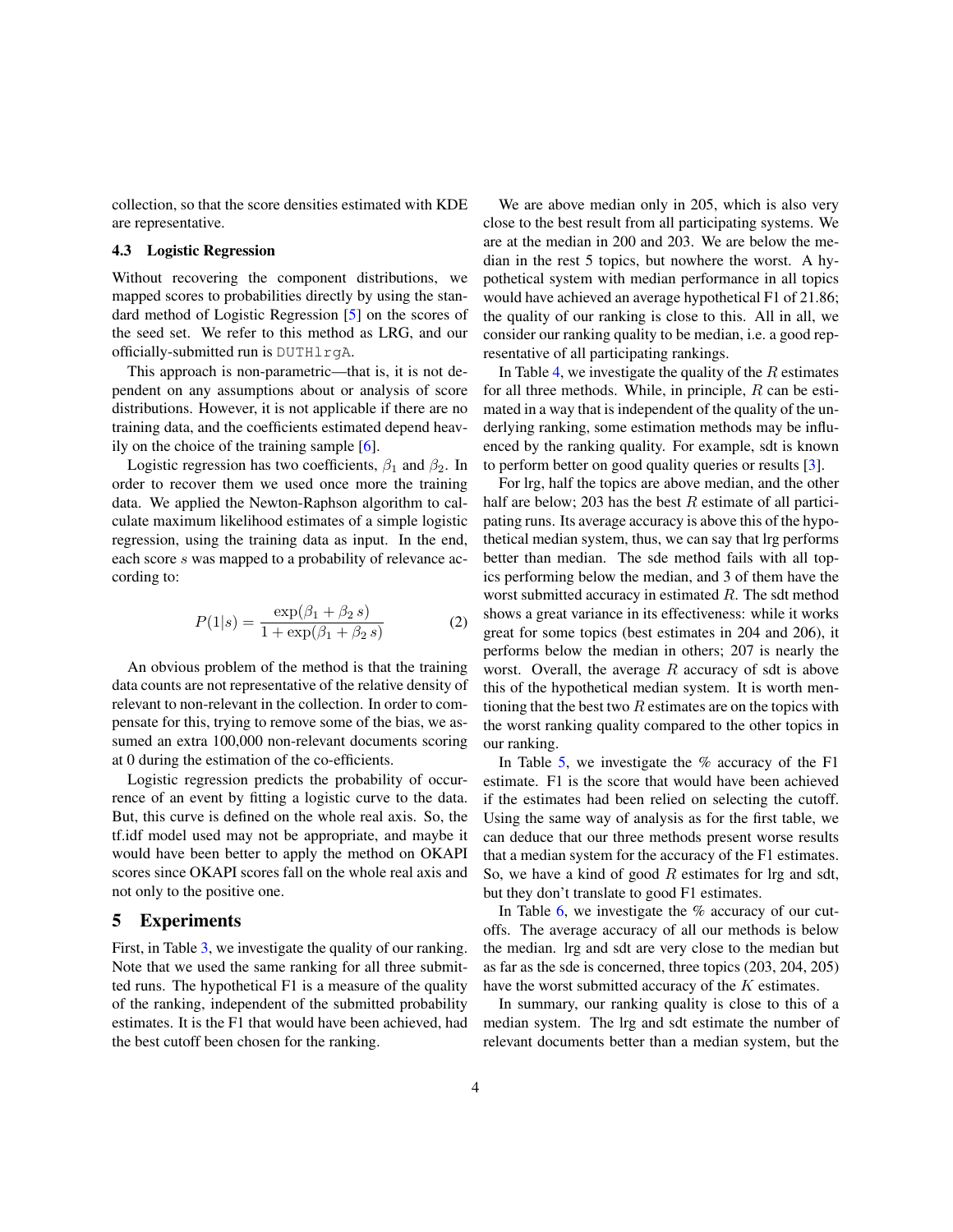<span id="page-4-0"></span>Table 3: Ranking quality.

|                                                                       |  |  |  |  | $200$   201   202   203   204   205   206   207   avg.       |
|-----------------------------------------------------------------------|--|--|--|--|--------------------------------------------------------------|
| hyp. F1   8.9   11.6   32.1   24.2   8.2   51.4   7.6   16.7   20.08  |  |  |  |  |                                                              |
| best 25.8 43.0 70.6 39.4 26.6 52.1 37.0 90.3 $\sim$                   |  |  |  |  |                                                              |
| median   8.9   14.1   38.2   24.2   10.3   47.2   12.9   19.1   21.86 |  |  |  |  |                                                              |
|                                                                       |  |  |  |  | worst   1.8   1.5   4.5   3.2   5.3   18.0   3.4   6.7   $-$ |

<span id="page-4-1"></span>Table 4:  $%$  accuracy of  $R$  estimates.

|                                                                                  |  |  |  |  | $200$   $201$   $202$   $203$   $204$   $205$   $206$   $207$   avg. |
|----------------------------------------------------------------------------------|--|--|--|--|----------------------------------------------------------------------|
| lrg                                                                              |  |  |  |  | 14.5   39.4   27.3   91.2   40.6   29.3   5.2   78.3   40.73         |
| sde                                                                              |  |  |  |  | $ $ 4.1   21.9   24.3   0.9   1.3   1.0   3.1   18.6   9.40          |
| sdt                                                                              |  |  |  |  | 15.4   18.1   14.7   22.9   99.4   16.4   77.4   9.9   34.28         |
| best   75.3   93.7   93.3   91.2   99.4   69.4   77.4   89.4   $\longrightarrow$ |  |  |  |  |                                                                      |
| median   15.4   28.2   48.8   39.9   49.7   31.1   4.8   32.0   31.24            |  |  |  |  |                                                                      |
| worst                                                                            |  |  |  |  |                                                                      |

<span id="page-4-2"></span>Table 5: % accuracy of the  $F1$  estimates.

|        | 200  | 201  | 202  | 203  | 204  | 205  | 206  | 207  | avg.  |
|--------|------|------|------|------|------|------|------|------|-------|
| lrg    | 8.2  | 13.1 | 23.6 | 42.4 | 15.3 | 36.6 | 4.7  | 15.9 | 19.98 |
| sde    | 36.6 | 74.3 | 33.6 | 5.9  | 2.0  | 1.8  | 6.3  | 20.8 | 22.66 |
| sdt    | 12.0 | 7.2  | 27.7 | 32.4 | 6.0  | 29.6 | 11.0 | 15.5 | 17.68 |
| best   | 98.8 | 97.4 | 91.4 | 93.9 | 79.5 | 95.5 | 34.6 | 94.9 |       |
| median | 12.5 | 19.8 | 23.6 | 29.8 | 15.3 | 59.0 | 11.3 | 38.1 | 26.18 |
| worst  |      | 1.3  | 2.5  | 2.4  | 2.0  | 1.8  | 0.4  | 2.9  |       |

<span id="page-4-3"></span>Table 6:  $%$  accuracy of the  $K$  estimates.

|                                                                       | 200 |                           |  |                                                           |               | $201 \mid 202 \mid 203 \mid 204 \mid 205 \mid 206 \mid 207 \mid \text{avg.}$ |
|-----------------------------------------------------------------------|-----|---------------------------|--|-----------------------------------------------------------|---------------|------------------------------------------------------------------------------|
| lrg                                                                   |     |                           |  | 18.8   17.8   12.0   53.4   5.7   27.5   1.1   30.8       |               | 20.89                                                                        |
| sde                                                                   |     |                           |  | 11.6   22.0   39.3   0.3   0.0   0.5   0.9   21.1   11.97 |               |                                                                              |
| sdt                                                                   |     | 26.2   12.3   39.3   28.2 |  | $10.6$   15.0   5.2   20.9   19.71                        |               |                                                                              |
| best                                                                  |     |                           |  | $90.4$   87.6   99.8   78.1   89.5   91.2                 | $26.8$   99.3 |                                                                              |
| median                                                                |     |                           |  | $11.6$   12.3   32.6   37.8   15.6   42.4   4.7   25.7    |               | 22.84                                                                        |
| worst   $0.3$   $0.7$   $0.6$   $0.3$   $0.0$   $0.5$   $0.1$   $1.3$ |     |                           |  |                                                           |               |                                                                              |